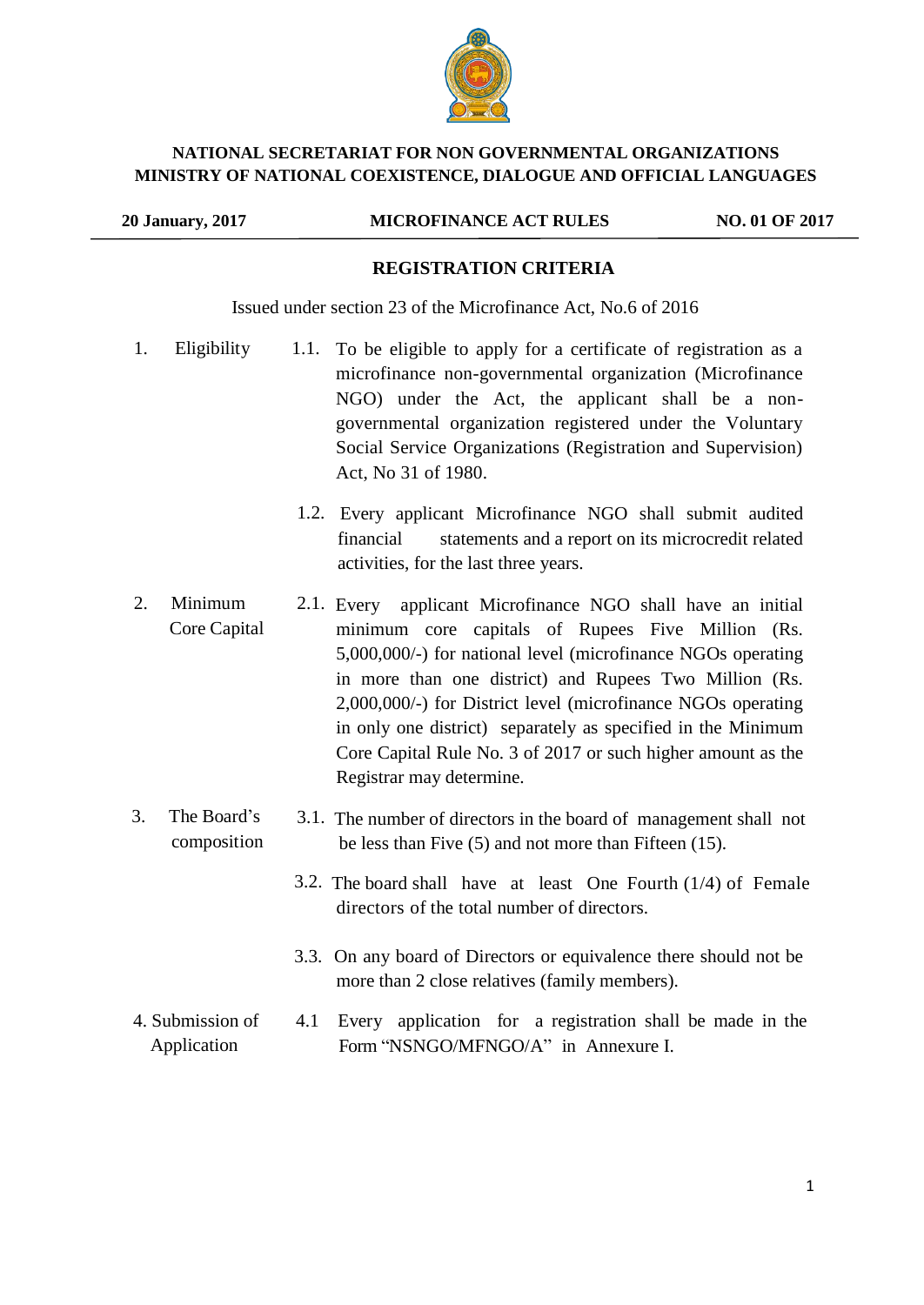5. Evaluation Fee 5.1. Every applicant Microfinance NGO shall pay a nonrefundable evaluation fee of Rupees Twenty Five Thousand (Rs.25,000/-) for National level registration and Rupees Fifteen Thousand (Rs.15,000/-) for District level registration at the time of submitting the application to the National Secretariat for Non-Governmental Organizations.

> Shakya Nanayakkara **Director General /Registrar National Secretariat for Non-Governmental Organizations**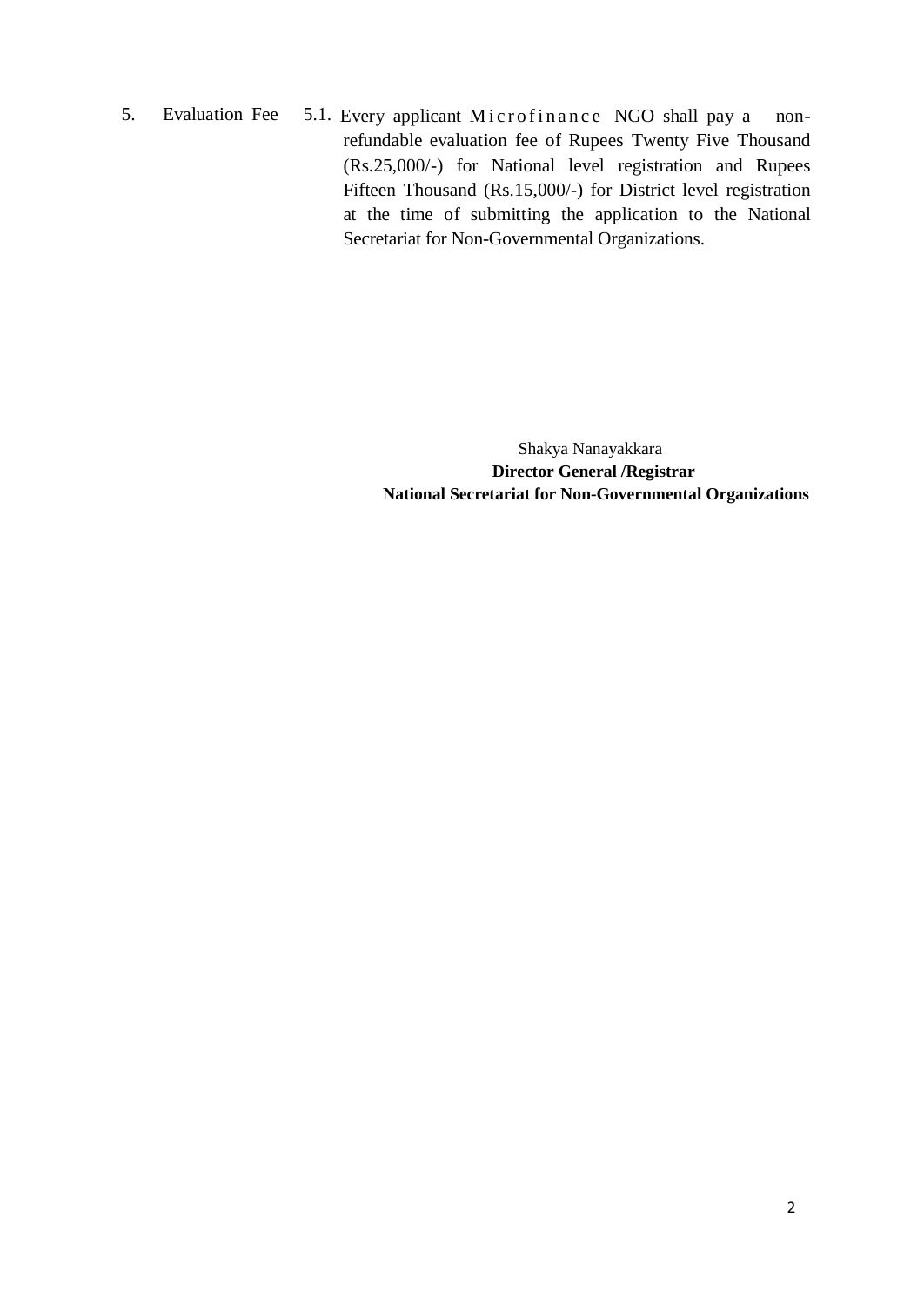**Annexure I** 

**Form NSNGO/MFNGO/A**

# **Confidential**

# **APPLICATION FOR A REGISTRATION UNDER THE MICROFINANCE ACT, NO. 6 OF 2016**

#### **Instructions**

- 1) All applications should be type written or written in clear block letters.
- 2) If the space provided to give full details pertaining to an item of the application is not adequate, please use a separate sheet of paper wherever necessary. Such sheets should carry a cross reference to the relevant item. If an item is not applicable it must be clearly stated.
- 3) Every page of the completed application including annexures should be initialed by at least two directors.
- 4) All documents and statements referred to in Schedule I shall be submitted with the application.
- 5) Completed application signed by all members of the board of directors of the applicant NGO along with the other required documents should be submitted to:

 *Director General / Registrar National Secretariat for Non-Governmental Organizations Ministry of National Co-existence, Dialogue and Official Languages 3 rd floor, Sethsiripaya, Battaramulla*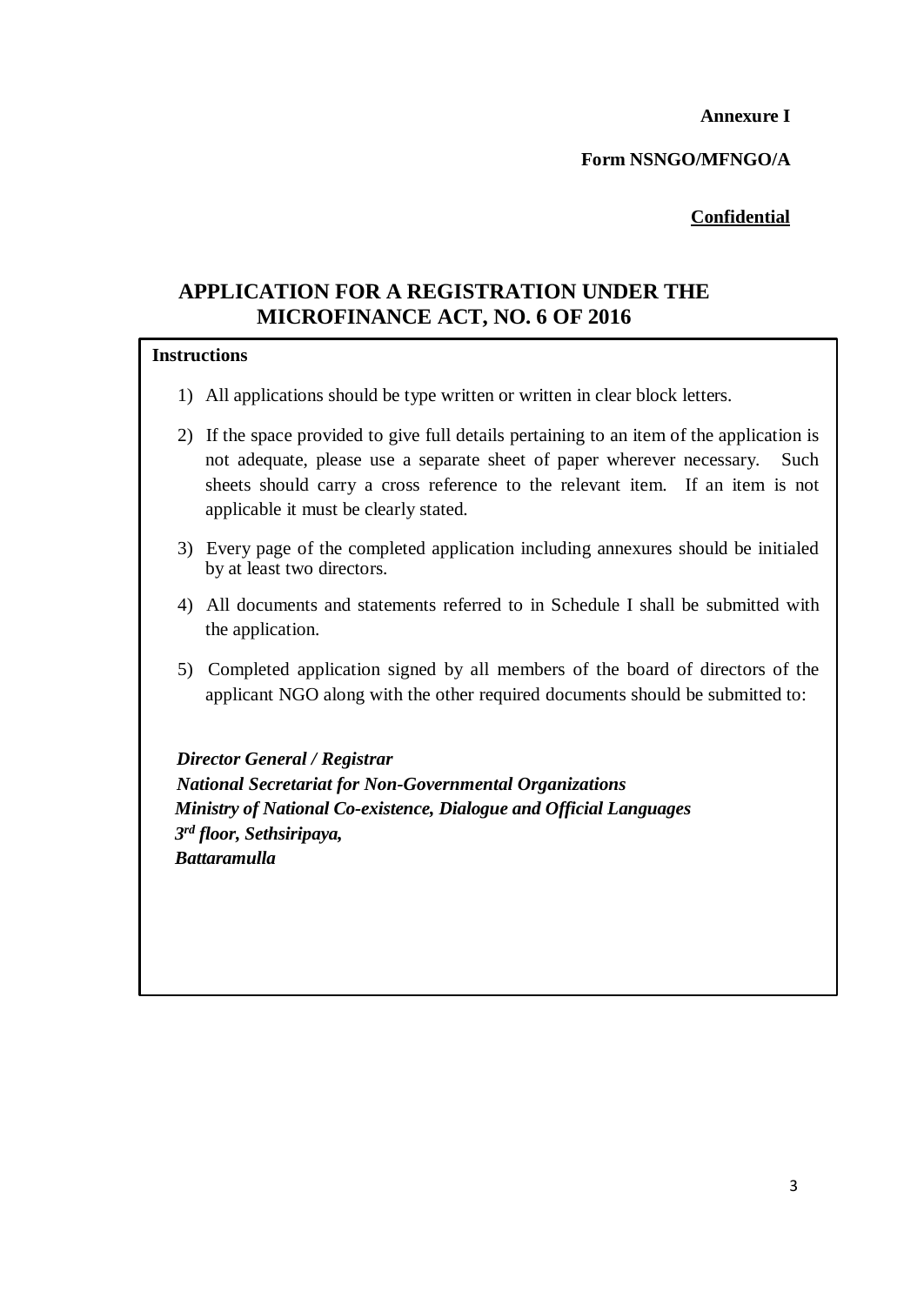To: Director General / Registrar National Secretariat for Non-Governmental Organizations Ministry of National Co-existence, Dialogue and Official Languages 3 rd floor, Sethsiripaya, Battaramulla .

……………………………………………………………………………………….…

(Name of NGO) of ……………………………...…………………………….……...

……………………………………………………………………………..…(Address)

do hereby apply to the Director General / Registrar of the National Secretariat for Non-Governmental Organizations for registration in terms of the provisions of the Microfinance Act, No. 6 of 2016. The following information and documents are furnished in support of the application.

## 1**). General Information of the NGO**

- 1.1. Date of registration as a NGO:
- 1.2. Date of commencement of operations:
- 1.3. Address of:
	- 1.3.1. Registered Office:
	- 1.3.2. Head/Administrative Office:
	- 1.3.3. Branch Office(s):

| Location | <b>DS Division</b> | <b>District</b> | <b>Contact Details</b> |
|----------|--------------------|-----------------|------------------------|
|          |                    |                 |                        |
|          |                    |                 |                        |
|          |                    |                 |                        |
|          |                    |                 |                        |
|          |                    |                 |                        |
|          |                    |                 |                        |

- 1.4. Financial year of the NGO:
- 1.5. Description of the main lines of microcredit operations:

………………………………………………………………………………….. ...………………………………………………………………………………… ...………………………………………………………………………………… ...………………………………………………………………………………… …………………………………………………………………………............... ...............................................................................................................................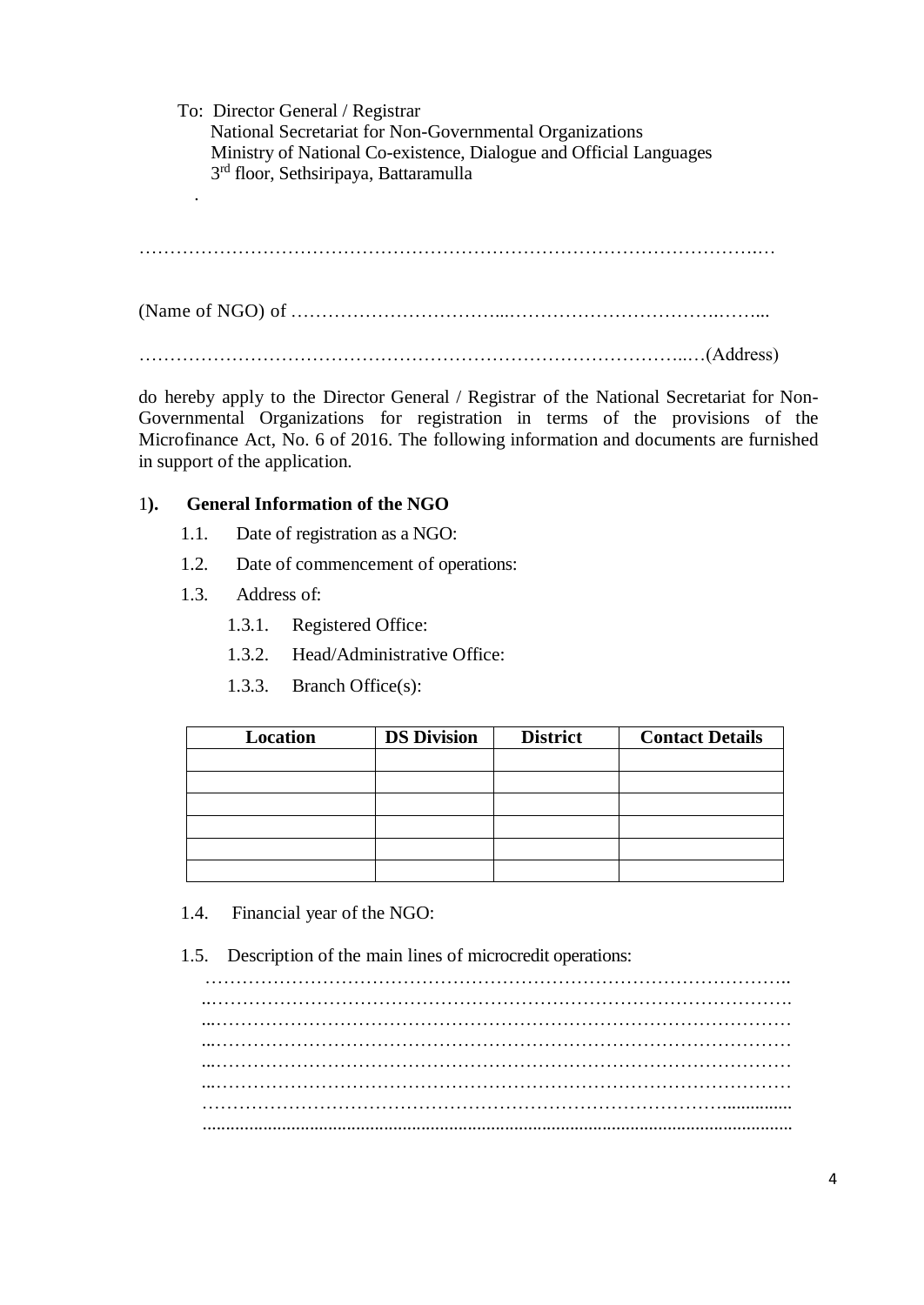## **1.6 (A). Board of Directors**

| <b>Full Name of</b><br>director<br>(Please begin<br>with the name<br>of the<br>Chairman) | <b>Residential</b><br><b>Address</b> | Date of<br><b>Birth</b><br>DD/MM/YYYY | <b>National</b><br><b>Identity</b><br>Card<br>(NIC)No. | Passport No. | Date of<br>appointment<br>as a director<br><b>DD/MM/YYYY</b> | <b>Qualifications</b> | Occupation<br>a | <b>Contact</b><br><b>Details</b> |
|------------------------------------------------------------------------------------------|--------------------------------------|---------------------------------------|--------------------------------------------------------|--------------|--------------------------------------------------------------|-----------------------|-----------------|----------------------------------|
|                                                                                          |                                      |                                       |                                                        |              |                                                              |                       |                 |                                  |
| 2.                                                                                       |                                      |                                       |                                                        |              |                                                              |                       |                 |                                  |
| ⌒                                                                                        |                                      |                                       |                                                        |              |                                                              |                       |                 |                                  |
| 4.                                                                                       |                                      |                                       |                                                        |              |                                                              |                       |                 |                                  |
| 5.                                                                                       |                                      |                                       |                                                        |              |                                                              |                       |                 |                                  |
| 6.                                                                                       |                                      |                                       |                                                        |              |                                                              |                       |                 |                                  |
| 7<br>$\prime$ .                                                                          |                                      |                                       |                                                        |              |                                                              |                       |                 |                                  |
| 8.                                                                                       |                                      |                                       |                                                        |              |                                                              |                       |                 |                                  |
| 9.                                                                                       |                                      |                                       |                                                        |              |                                                              |                       |                 |                                  |

a*/ Position held in other entity*

| <b>Full Name of</b><br><b>CEO/GM</b> | <b>Residential</b><br><b>Address</b> | Date of<br><b>Birth</b><br>DD/MM/YYYY | NIC No. | <b>Passport</b><br>No. | Date of<br>appointment as<br>a CEO/GM<br>DD/MM/YYYY | <b>Oualifications</b> | <b>Occupation</b> | Contact<br><b>Details</b> |
|--------------------------------------|--------------------------------------|---------------------------------------|---------|------------------------|-----------------------------------------------------|-----------------------|-------------------|---------------------------|
| . .                                  |                                      |                                       |         |                        |                                                     |                       |                   |                           |

# **1.7 (B). Chief Executive Officer (CEO)/General Manager (GM)**

a*/ Position held in other entity*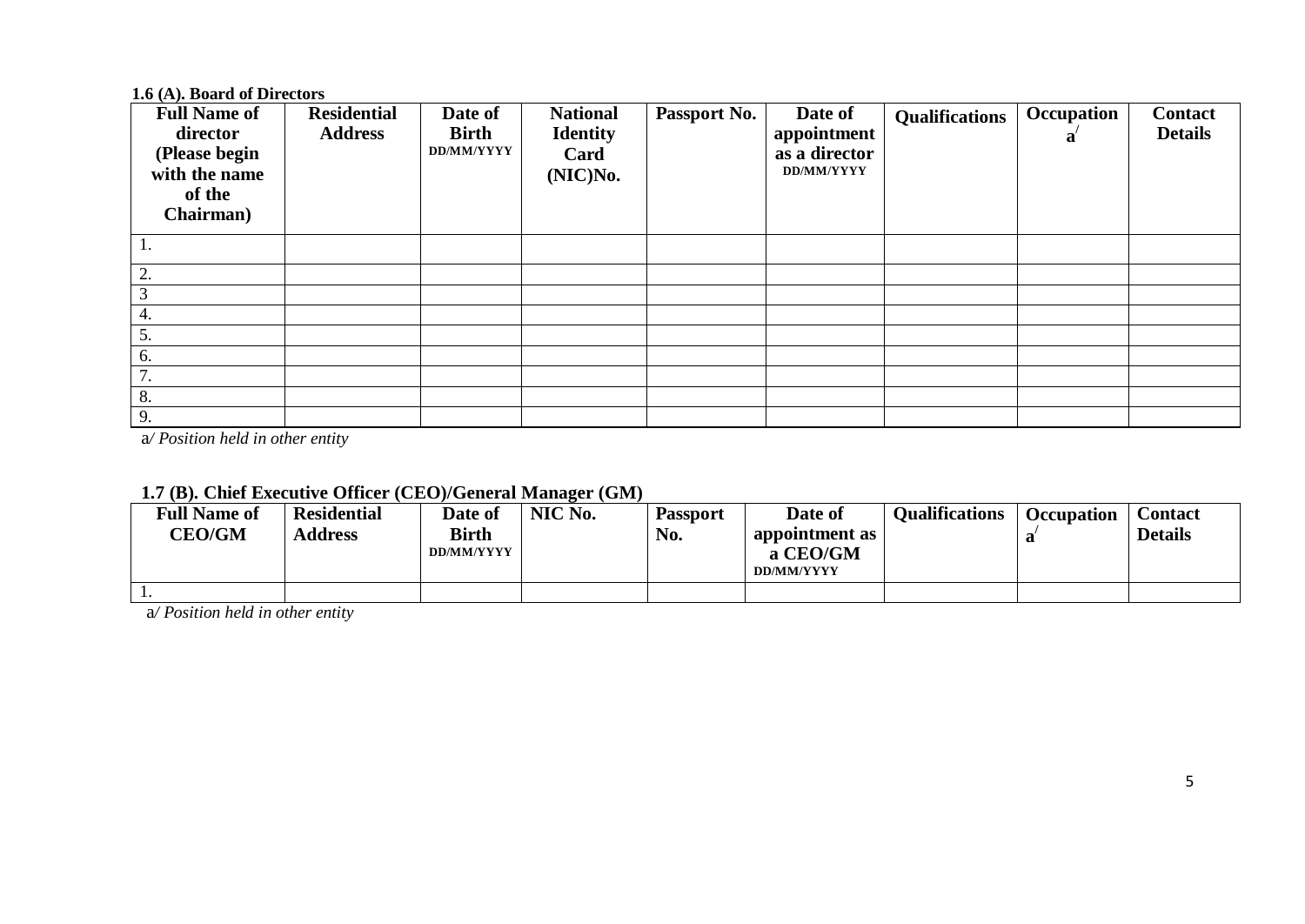1.7. Name, address and contact details of the Secretary of the NGO:

....................................................................................................................... ....................................................................................................................... ....................................................................................................................... .......................................................................................................................

1.8. Names and addresses of the NGO's bankers:

| <b>Name of the Bank</b> | <b>Branch</b> | <b>Address</b> |
|-------------------------|---------------|----------------|
|                         |               |                |
|                         |               |                |
|                         |               |                |

#### 1.9. **Auditors (External)**

- 1.10.1. Name of the Auditor, address and contact details:
- 1.10.2. Since which financial year has the said auditor audited the NGO?
- 1.10.3. Whether any of the partners/directors of the audit firm is a shareholder of the NGO. (If yes, give details):
- 1.10.4. Audit fees paid for the last three financial years :
- 1.10.5. Whether any financial accommodation is granted to the audit firm or a partner/director of the firm. (If yes, give details):

#### 1.10. **Auditors (Internal)**

1.10.1. State whether the NGO has an internal auditor/internal audit functions:

If yes, provide the following details

- a) Name of the internal auditor:
- b) Qualifications and experience:
- c) Total staff available to the internal auditor and their qualifications:

| <b>Name</b> | Qualification | <b>No. of Years</b><br>in Service |
|-------------|---------------|-----------------------------------|
|             |               |                                   |
| 2.          |               |                                   |
| 3.          |               |                                   |
|             |               |                                   |
|             |               |                                   |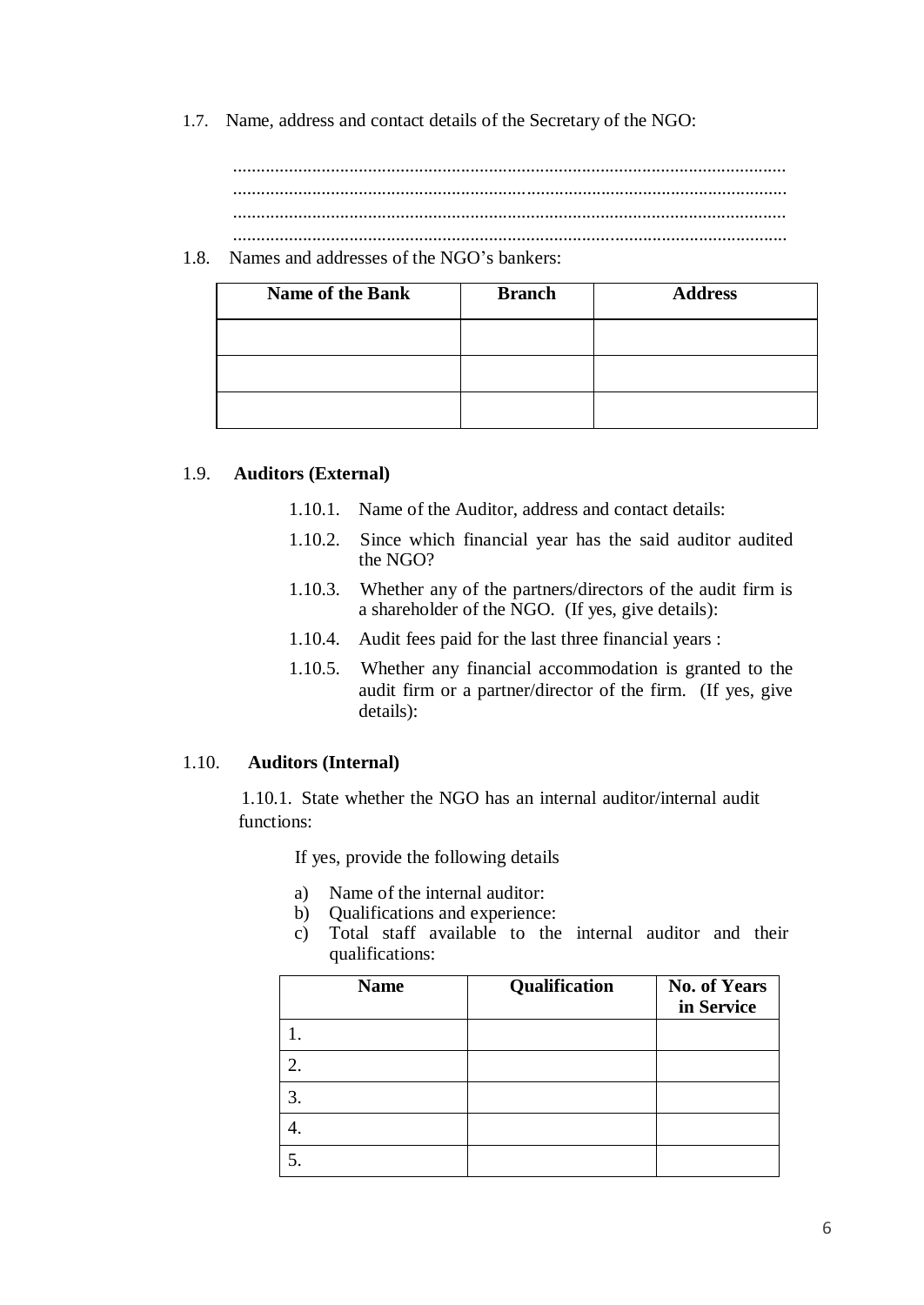- 1.10.2. If the internal audit function is outsourced, state the following details:
	- a) Name of the internal auditor:
	- b) Address and contact Details:
	- c) Qualifications and experience:
	- d) Number of years of service to the NGO:

1.10.3. Name of the authority to which the internal auditor reports:

# **2. Core Capital of the NGO a/**

As at the end of the last three financial years and as at the end of the month immediately preceding the month in which the application is made.

|     |                                                               |    |    |    | (In Rupees '000) |
|-----|---------------------------------------------------------------|----|----|----|------------------|
|     | <b>Item</b>                                                   | 20 | 20 | 20 | As at            |
|     |                                                               |    |    |    |                  |
| (a) | Issued and fully paid<br>ordinary<br>shares (issued for cash) |    |    |    |                  |
| (b) | <b>Statutory reserves</b>                                     |    |    |    |                  |
| (c) | General reserves                                              |    |    |    |                  |
| (d) | Retained profit or (loss) as shown in                         |    |    |    |                  |
| (e) | Unpublished<br>year's<br>current<br>$profit/(\text{loss})$    |    |    |    |                  |
| (f) | Core capital (from (a) to $(f)$ )                             |    |    |    |                  |
|     |                                                               |    |    |    |                  |

**a***/ Refer item No. 6 of Schedule I*

#### **3**. **Details of the immovable properties (land and building) a/**

| <b>Type of</b><br><b>Immovable</b> | <b>Location</b> | Cost | <b>Revaluation (if any)</b> |                       |
|------------------------------------|-----------------|------|-----------------------------|-----------------------|
| <b>Property</b>                    |                 |      | <b>Date</b>                 | <b>Amount</b><br>(Rs) |
|                                    |                 |      |                             |                       |
|                                    |                 |      |                             |                       |
|                                    |                 |      |                             |                       |
|                                    |                 |      |                             |                       |
|                                    |                 |      |                             |                       |

*a/ Refer item No. 7 of Schedule I*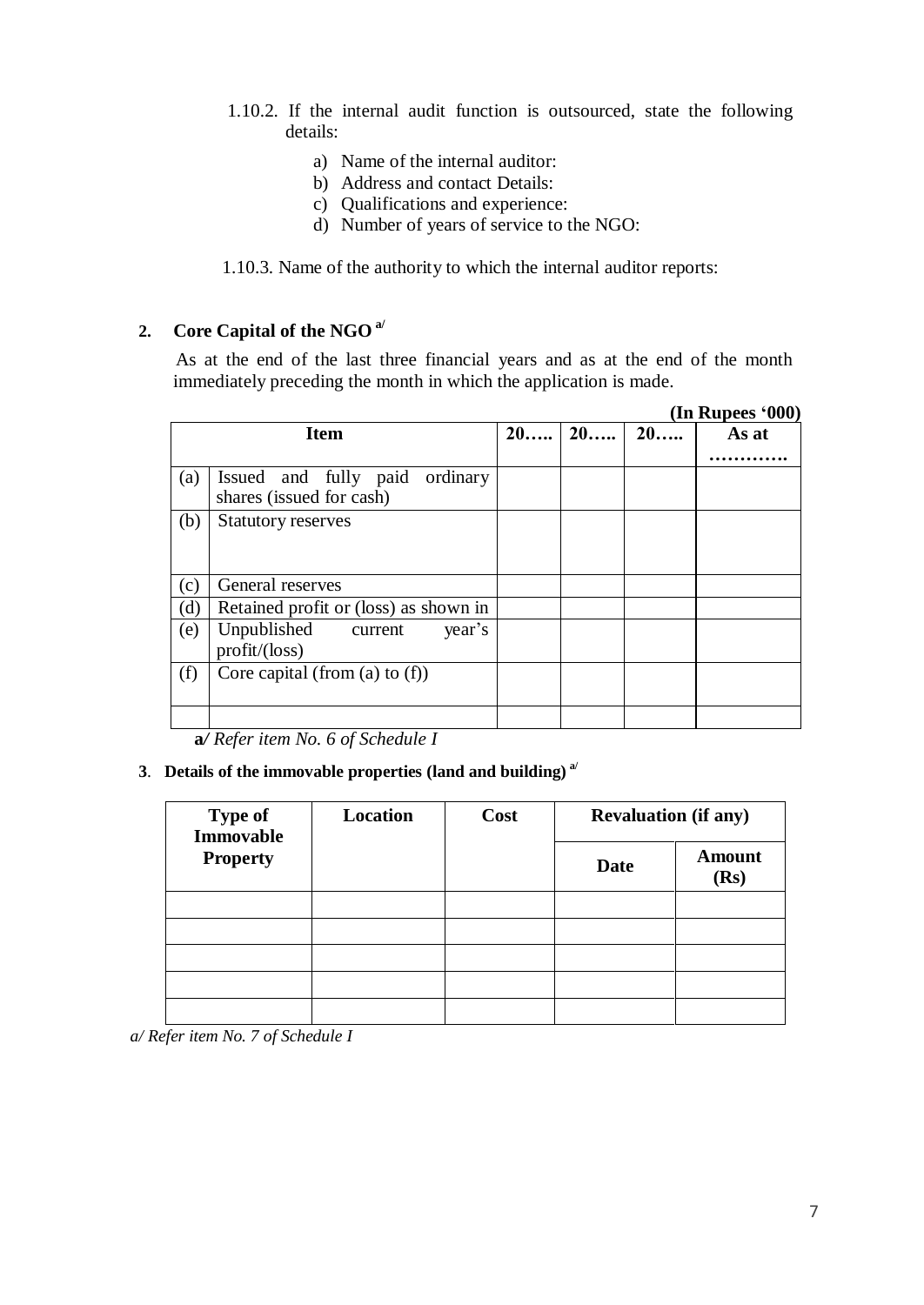#### **4. Related Party Exposures (Rs. '000)**

| Name of<br><b>Microfinance</b><br>NGO | Nature of<br>Relationship <sup>1</sup> | Nature of<br><b>Business</b> | Loans & Advances <sup>2</sup>  |                                    | Collateral <sup>3</sup> |                   | Any Other Exposures <sup>4</sup>            |                                        |                                                          |
|---------------------------------------|----------------------------------------|------------------------------|--------------------------------|------------------------------------|-------------------------|-------------------|---------------------------------------------|----------------------------------------|----------------------------------------------------------|
|                                       |                                        |                              | On<br><b>Balanc</b><br>e Sheet | <b>Off Balance</b><br><b>Sheet</b> | Amount                  | Type <sup>5</sup> | <b>On</b><br><b>Balance</b><br><b>Sheet</b> | <b>Off</b><br><b>Balanc</b><br>e Sheet | Nature of<br><b>Transactio</b><br>$ns$ (Pls.<br>specify) |
|                                       |                                        |                              |                                |                                    |                         |                   |                                             |                                        |                                                          |
|                                       |                                        |                              |                                |                                    |                         |                   |                                             |                                        |                                                          |
|                                       |                                        |                              |                                |                                    |                         |                   |                                             |                                        |                                                          |
|                                       |                                        |                              |                                |                                    |                         |                   |                                             |                                        |                                                          |

<sup>2</sup> Loans and advances extended to the related party NGO/company/individual by the applicant NGO/company

<sup>3</sup> Collateral accepted against loans and advances extended to the related party NGO/company/individual by the applicant NGO/company

<sup>4</sup> Any exposure other than equity investment and loans and advances, e.g., interNGO/company transactions

5 **IPF** – Immovable properties (Freehold basis) **IPL** - Immovable properties (Leasehold basis) **C** – Cash **GS** – Government securities  **O** – Any other securities

<sup>&</sup>lt;sup>1</sup> **H** – Holding NGO/company **S** – Subsidiary (directly or indirectly owned subsidiaries) **A** – Associate (directly or indirectly owned associates) **OI** – Other investee entities **D** – directors of the NGO/Company **DH** – **DH** – directors of the Holding NGO/Company **DS** – directors of the Subsidiary NGO/Company leer Investee Entities **SDC** – Spouse and Dependent Children of directors of the NGO/Company **DA** – directors of the Associate NGO/Company **DOI** – directors of the Other Investee Entities **SDC** – Spouse and Dependent Children of directors of the NG<br>**SDCO** - Spouse and Dependent Children of directors of any other r **SDCO** - Spouse and Dependent Children of directors of any other related party NGO/companies **KMPO** – Spouse and Dependent Children of a KMP of the NGO/Company **JD** – director of a company is a director of any entity (based on common directorship) shareholding

Note: KMP means a person having authority and responsibility for planning, directing and controlling the activities of any microfinance NGO/company directly or indirectly.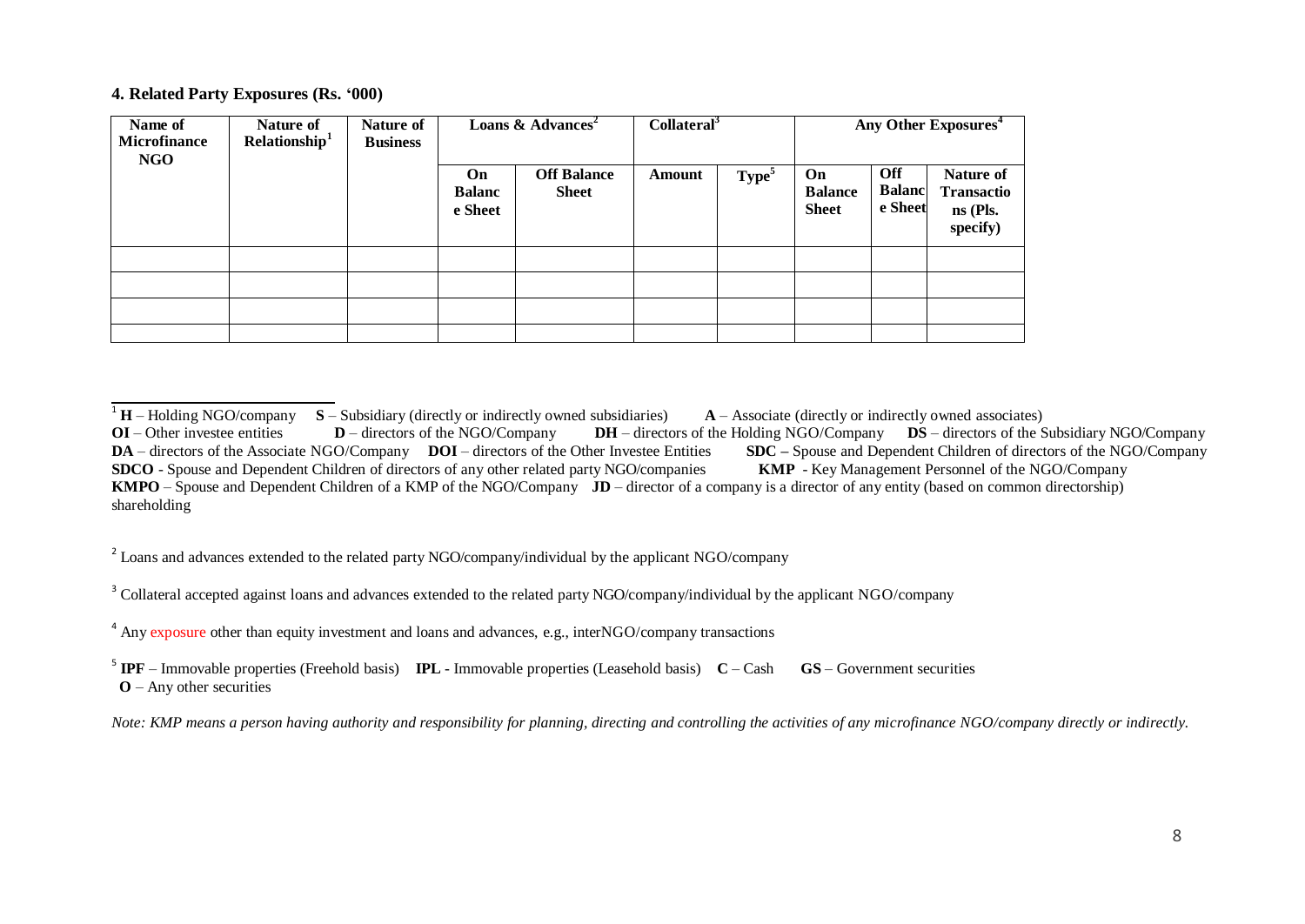#### **5. Large Exposures**

(Facilities that exceed 5% of the core capital of the applicant NGO or the 10 largest exposures)

| Name of                     | <b>Nature of</b>          | Loan Type <sup>6</sup> | Classification <sup>7</sup> | <b>Loans &amp; Advances</b>                   |                                  | <b>Collateral</b>           |             |
|-----------------------------|---------------------------|------------------------|-----------------------------|-----------------------------------------------|----------------------------------|-----------------------------|-------------|
| <b>Microfina</b><br>nce NGO | Relationship <sup>1</sup> |                        |                             | <b>Granted</b><br><b>Amount</b><br>(Rs. '000) | <b>Outstanding</b><br>(Rs. '000) | <b>Amount</b><br>(Rs. '000) | <b>Type</b> |
|                             |                           |                        |                             |                                               |                                  |                             |             |
|                             |                           |                        |                             |                                               |                                  |                             |             |
|                             |                           |                        |                             |                                               |                                  |                             |             |
|                             |                           |                        |                             |                                               |                                  |                             |             |
|                             |                           |                        |                             |                                               |                                  |                             |             |
|                             |                           |                        |                             |                                               |                                  |                             |             |
|                             |                           |                        |                             |                                               |                                  |                             |             |

 $6$  TL -Term Loans  $L$  – Leasing **HP** – Hire Purchases **P** – Pawning O – Others

<sup>7</sup> **C** – No arrears **O** – 30 to 60 days in arrears **S** - 61 to 90 days in arrears **D** – 91 to 180 days in arrears **L** – Over 180 days in arrea

<sup>&</sup>lt;sup>1</sup> **H** – Holding NGO/company **S** – Subsidiary (directly or indirectly owned subsidiaries) **A** – Associate (directly or indirectly owned associates)

**OI** – Other investee entities **D** – directors of the NGO/Company **DH** – directors of the Holding NGO/Company **DS** – directors of the Subsidiary NGO/Company **DA** – directors of the Associate NGO/Company **DOI** – directors o **DA** – directors of the Associate NGO/Company **DOI** – directors of the Other Investee Entities **SDCO** - Spouse and Dependent Children of directors of any other related party NGO/companies **KMP** - Key Management Personnel of the NGO/Company **KMPO** – Spouse and Dependent Children of a KMP of the NGO/Company **JD** – director of a company is a director of any entity (based on common directorship) shareholding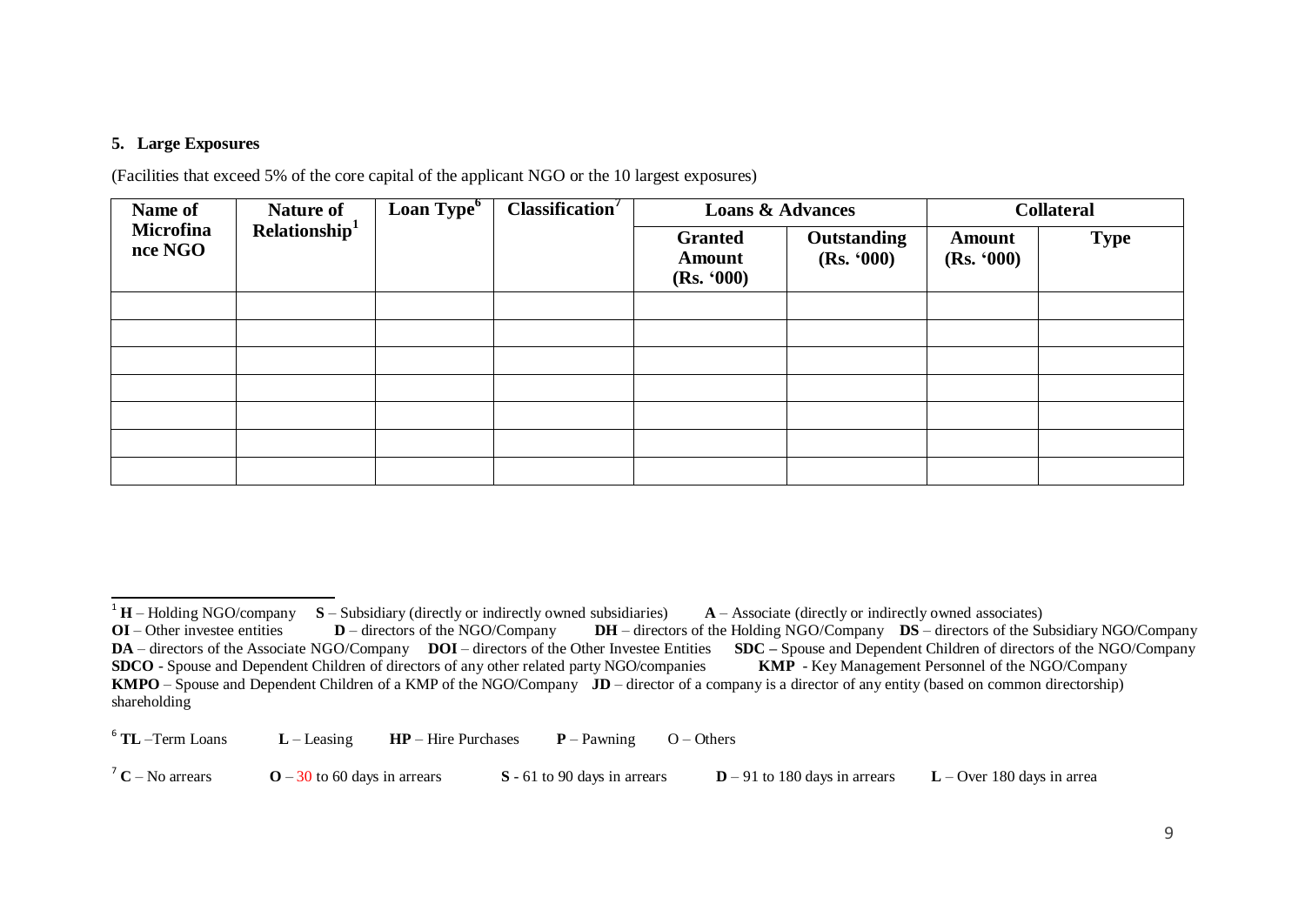# **6. Asset Quality**

|                  | <b>Performing Loans</b> |                          |                    | <b>Non-Performing Loans</b>                   |                           |                                   |                   |                                    |                    |                                    |                     |                         |  |
|------------------|-------------------------|--------------------------|--------------------|-----------------------------------------------|---------------------------|-----------------------------------|-------------------|------------------------------------|--------------------|------------------------------------|---------------------|-------------------------|--|
|                  |                         | <b>No Arrears</b>        |                    | $\overline{31}$ -60 days in<br><b>Arrears</b> |                           | 61 - 90 days in<br><b>Arrears</b> |                   | 91 - 180 days in<br><b>Arrears</b> |                    | Over 180 days in<br><b>Arrears</b> |                     | <b>Total</b>            |  |
| <b>Loan Type</b> | Accounts<br>ð<br>Ż.     | Outstanding<br>(Rs.3000) | Accounts<br>No. of | Outstanding<br>(Rs.3000)                      | <b>Accounts</b><br>No. of | Outstanding<br>(Rs.3000)          | Accounts<br>No.of | Outstanding<br>(Rs.3000)           | Accounts<br>No. of | Outstanding<br>(Rs.3000)           | Accounts<br>ð<br>Ş. | Outstanding<br>(Rs.300) |  |
| Term Loans       |                         |                          |                    |                                               |                           |                                   |                   |                                    |                    |                                    |                     |                         |  |
| Leasing          |                         |                          |                    |                                               |                           |                                   |                   |                                    |                    |                                    |                     |                         |  |
| Hire Purchase    |                         |                          |                    |                                               |                           |                                   |                   |                                    |                    |                                    |                     |                         |  |
| Pawning          |                         |                          |                    |                                               |                           |                                   |                   |                                    |                    |                                    |                     |                         |  |
| .                |                         |                          |                    |                                               |                           |                                   |                   |                                    |                    |                                    |                     |                         |  |
| .                |                         |                          |                    |                                               |                           |                                   |                   |                                    |                    |                                    |                     |                         |  |
| Other            |                         |                          |                    |                                               |                           |                                   |                   |                                    |                    |                                    |                     |                         |  |
| <b>Total</b>     |                         |                          |                    |                                               |                           |                                   |                   |                                    |                    |                                    |                     |                         |  |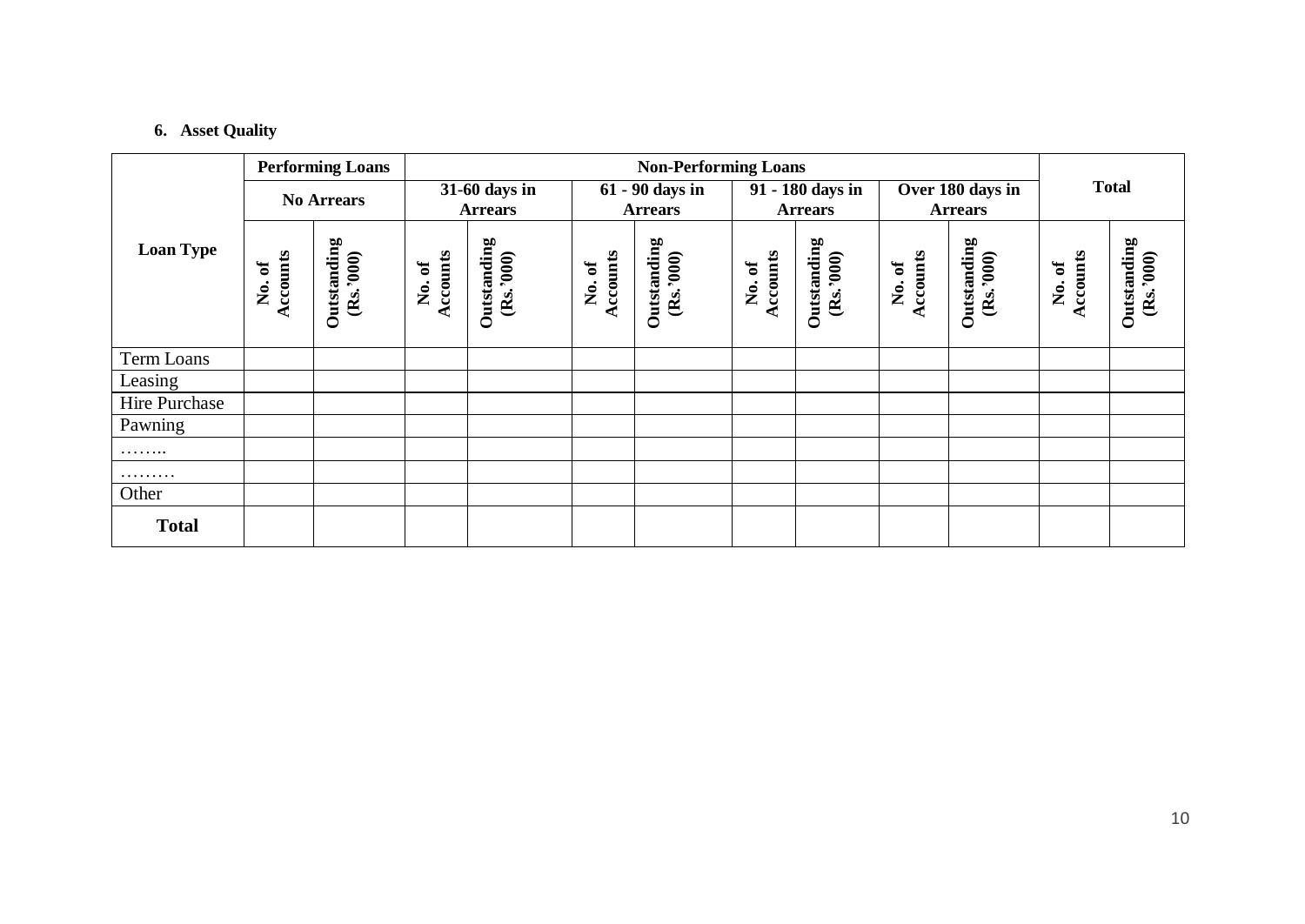|           | Name of the Source                                              | <b>Amount Received</b><br>(Rs.3000) | Annual Interest<br>Rate % | Date of Receipt of<br>the Loan | Nature of<br>Security | Amount<br>Outstanding<br>(Rs.'000) |
|-----------|-----------------------------------------------------------------|-------------------------------------|---------------------------|--------------------------------|-----------------------|------------------------------------|
| A.        | <b>From Licensed Banks</b>                                      |                                     |                           |                                |                       |                                    |
|           | i.                                                              |                                     |                           |                                |                       |                                    |
|           | ii.                                                             |                                     |                           |                                |                       |                                    |
|           |                                                                 |                                     |                           |                                |                       |                                    |
| <b>B.</b> | From<br><b>Other</b><br><b>Financial</b><br><b>Institutions</b> |                                     |                           |                                |                       |                                    |
|           | i.                                                              |                                     |                           |                                |                       |                                    |
|           | $\mathbf{ii}$                                                   |                                     |                           |                                |                       |                                    |
|           | C. From directors                                               |                                     |                           |                                |                       |                                    |
|           | i.                                                              |                                     |                           |                                |                       |                                    |
|           | ii.                                                             |                                     |                           |                                |                       |                                    |
|           |                                                                 |                                     |                           |                                |                       |                                    |
|           | D. From Other Sources                                           |                                     |                           |                                |                       |                                    |
|           | i.                                                              |                                     |                           |                                |                       |                                    |
|           | ii.                                                             |                                     |                           |                                |                       |                                    |
|           |                                                                 |                                     |                           |                                |                       |                                    |
|           | <b>Total</b>                                                    |                                     |                           |                                |                       |                                    |

7. Details of the borrowings as at end of the month immediately preceding the month in which the application is made.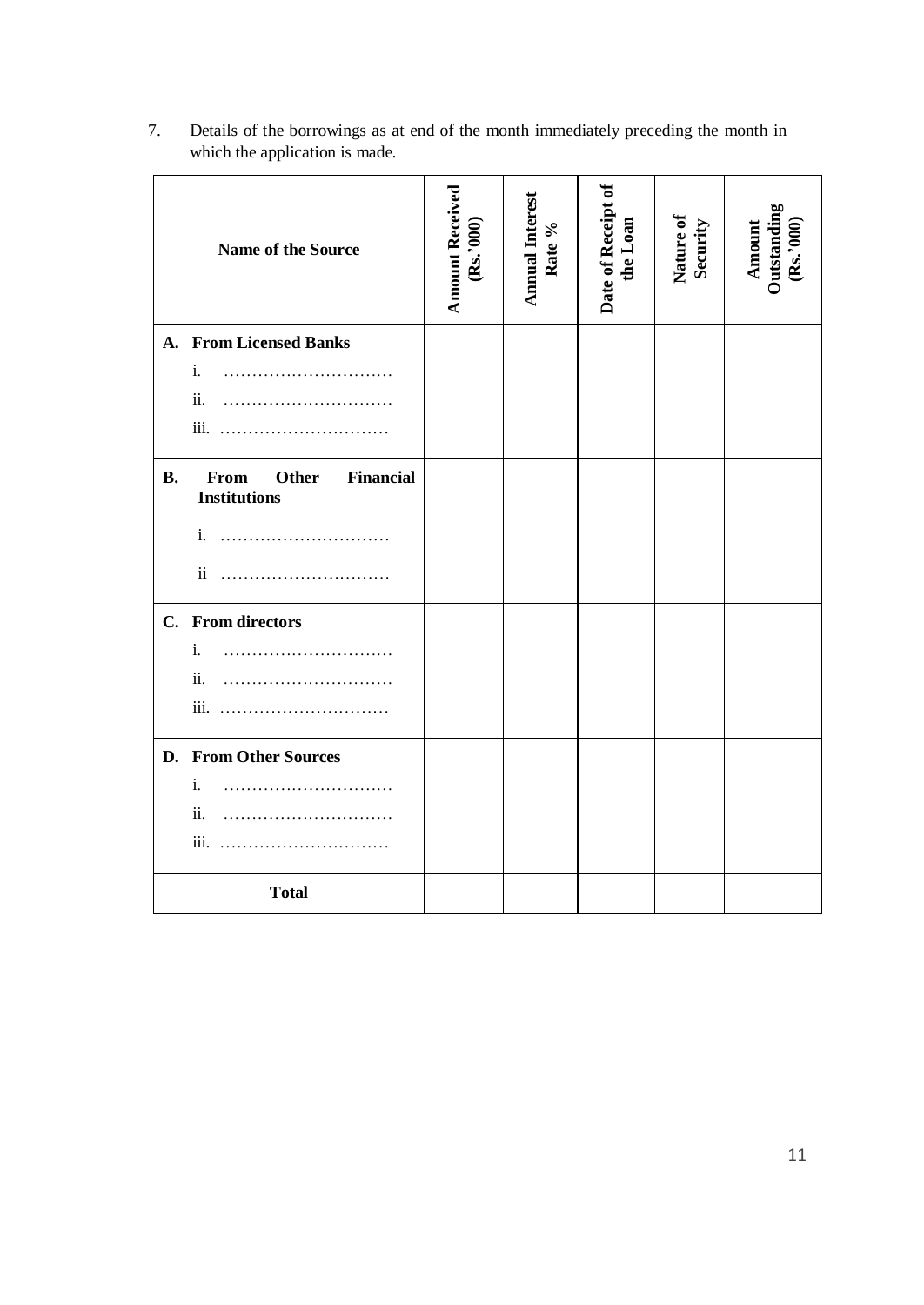|                       | $\cdots$               | <b>Lending Rates (Range/Annual)</b> |           |                   | <b>Default Charges</b>  |                     |
|-----------------------|------------------------|-------------------------------------|-----------|-------------------|-------------------------|---------------------|
| Category              | Less than 12<br>Months | 12 Months                           | 24 Months | Over 24<br>Months | $\mathcal{S}_{\bullet}$ | Amount<br>(Rs.'000) |
| Loans                 |                        |                                     |           |                   |                         |                     |
| Hire Purchase         |                        |                                     |           |                   |                         |                     |
| Finance Leasing       |                        |                                     |           |                   |                         |                     |
| Pawning               |                        |                                     |           |                   |                         |                     |
| <b>Other Products</b> |                        |                                     |           |                   |                         |                     |

#### 8. Current Lending Rates/Charges:

We declare that the particulars stated in this application have been verified and are complete in all respects, and that the information is to our knowledge and belief true and accurate.

| (NGO) |
|-------|

| Names of directors | Signatures |
|--------------------|------------|
|                    |            |
|                    |            |
|                    |            |
|                    |            |
|                    |            |
|                    |            |
|                    |            |
|                    |            |
|                    |            |
|                    |            |
|                    |            |

(Common seal of the NGO)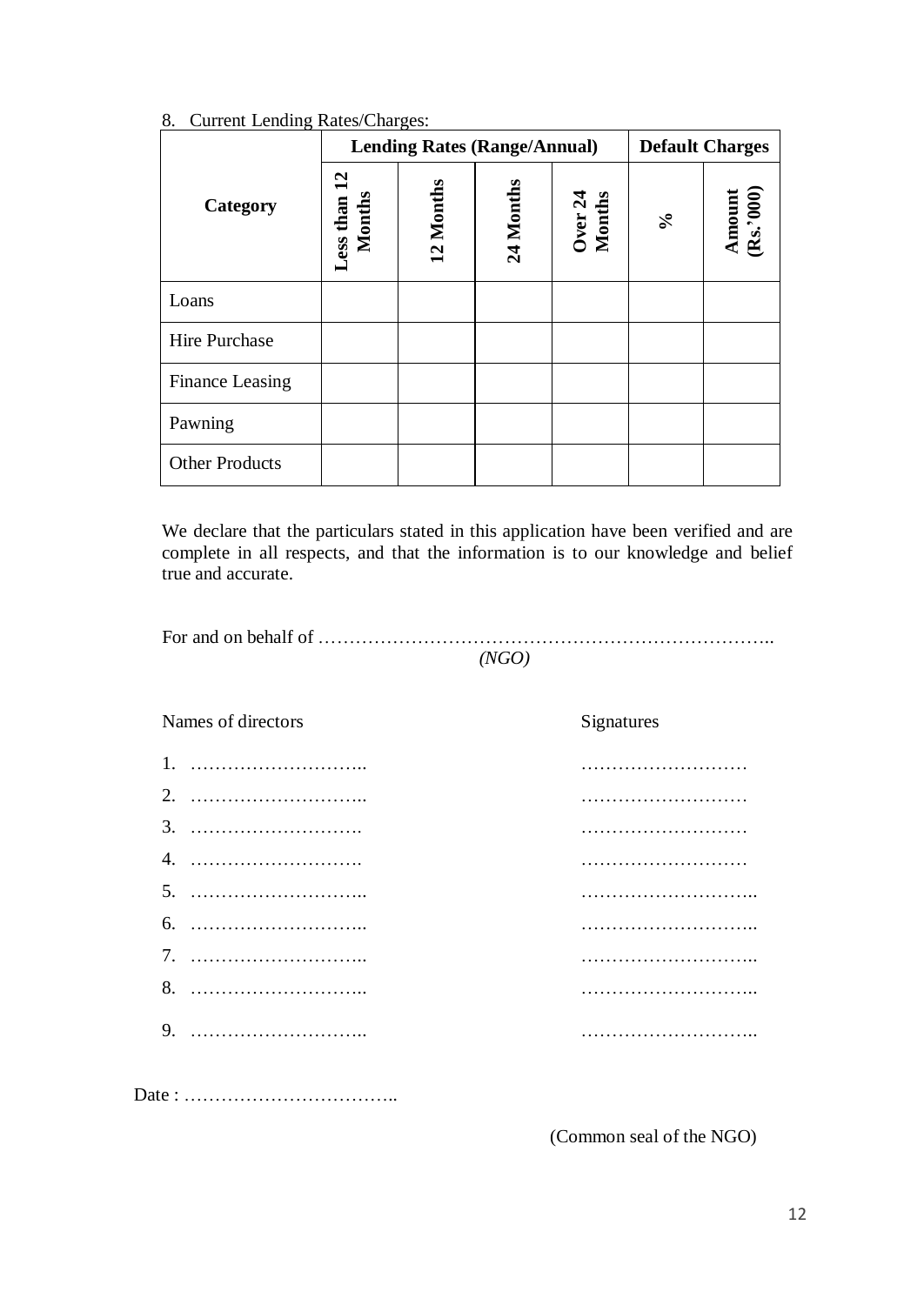#### **9.3.1. (A). Board of directors**

| <b>Full Name of</b><br>director (Please<br>begin with the<br>name | <b>Residential</b><br><b>Address</b> | Date of<br><b>Birth</b><br>DD/MM/YYYY | NIC No. | Passport No. | Date of<br>appointment<br>as a director<br>DD/MM/YYYY | <b>Qualifications</b> | Occupation | <b>Contact</b><br><b>Details</b> |
|-------------------------------------------------------------------|--------------------------------------|---------------------------------------|---------|--------------|-------------------------------------------------------|-----------------------|------------|----------------------------------|
| of the Chairman)                                                  |                                      |                                       |         |              |                                                       |                       |            |                                  |
| ι.                                                                |                                      |                                       |         |              |                                                       |                       |            |                                  |
| $\bigcirc$<br>۷.                                                  |                                      |                                       |         |              |                                                       |                       |            |                                  |
|                                                                   |                                      |                                       |         |              |                                                       |                       |            |                                  |
| 4.                                                                |                                      |                                       |         |              |                                                       |                       |            |                                  |
| 5.                                                                |                                      |                                       |         |              |                                                       |                       |            |                                  |
| 6.                                                                |                                      |                                       |         |              |                                                       |                       |            |                                  |
| $\mathcal{I}$<br>. .                                              |                                      |                                       |         |              |                                                       |                       |            |                                  |
| 8.                                                                |                                      |                                       |         |              |                                                       |                       |            |                                  |
| 9.                                                                |                                      |                                       |         |              |                                                       |                       |            |                                  |

# **9.4.2. (B). Chief Executive Officer (CEO)/General Manager (GM)**

| <b>Full Name of</b><br><b>CEO/GM</b> | <b>Residential</b><br><b>Address</b> | Date of<br><b>Birth</b><br>DD/MM/YYYY | NIC No. | <b>Passport No</b> | Date of<br>appointment<br>as CEO/GM<br><b>DD/MM/YYYY</b> | <b>Oualifications</b> | <b>Occupation</b> | <b>Contact</b><br><b>Details</b> |
|--------------------------------------|--------------------------------------|---------------------------------------|---------|--------------------|----------------------------------------------------------|-----------------------|-------------------|----------------------------------|
| . .                                  |                                      |                                       |         |                    |                                                          |                       |                   |                                  |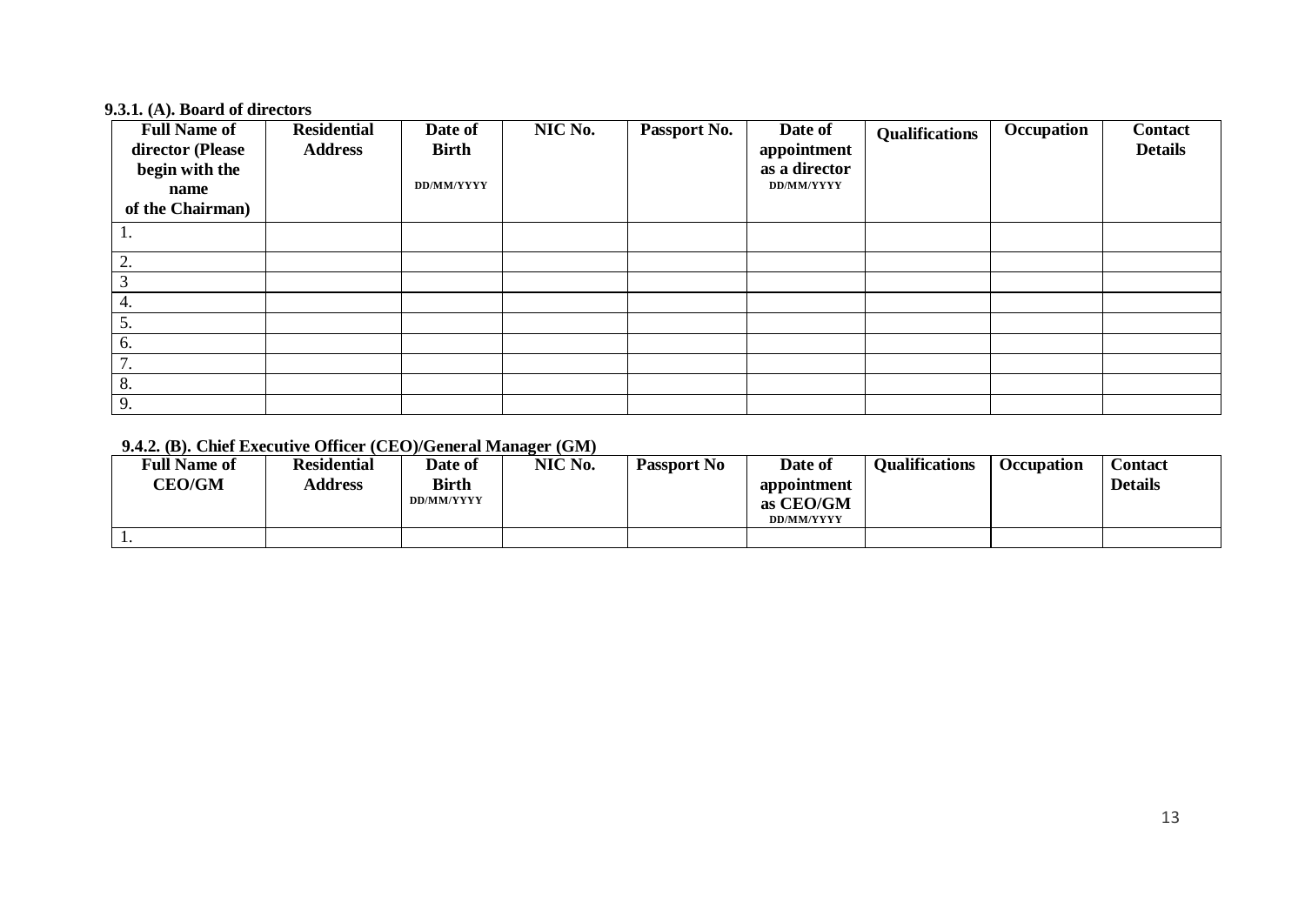We declare that the particulars stated in this form have been verified and are complete in all respects, and that the information is to our knowledge and belief true and accurate.

For and on behalf of ………………………………………………………………….. *(Holding NGO)*

| Names of directors | Signatures |
|--------------------|------------|
| 1.                 |            |
| 2.                 |            |
| 3.                 |            |
|                    |            |
|                    |            |
| 6.                 |            |
|                    |            |
|                    |            |
| 9.                 |            |

Date : ……………………………..

(Common seal of the NGO)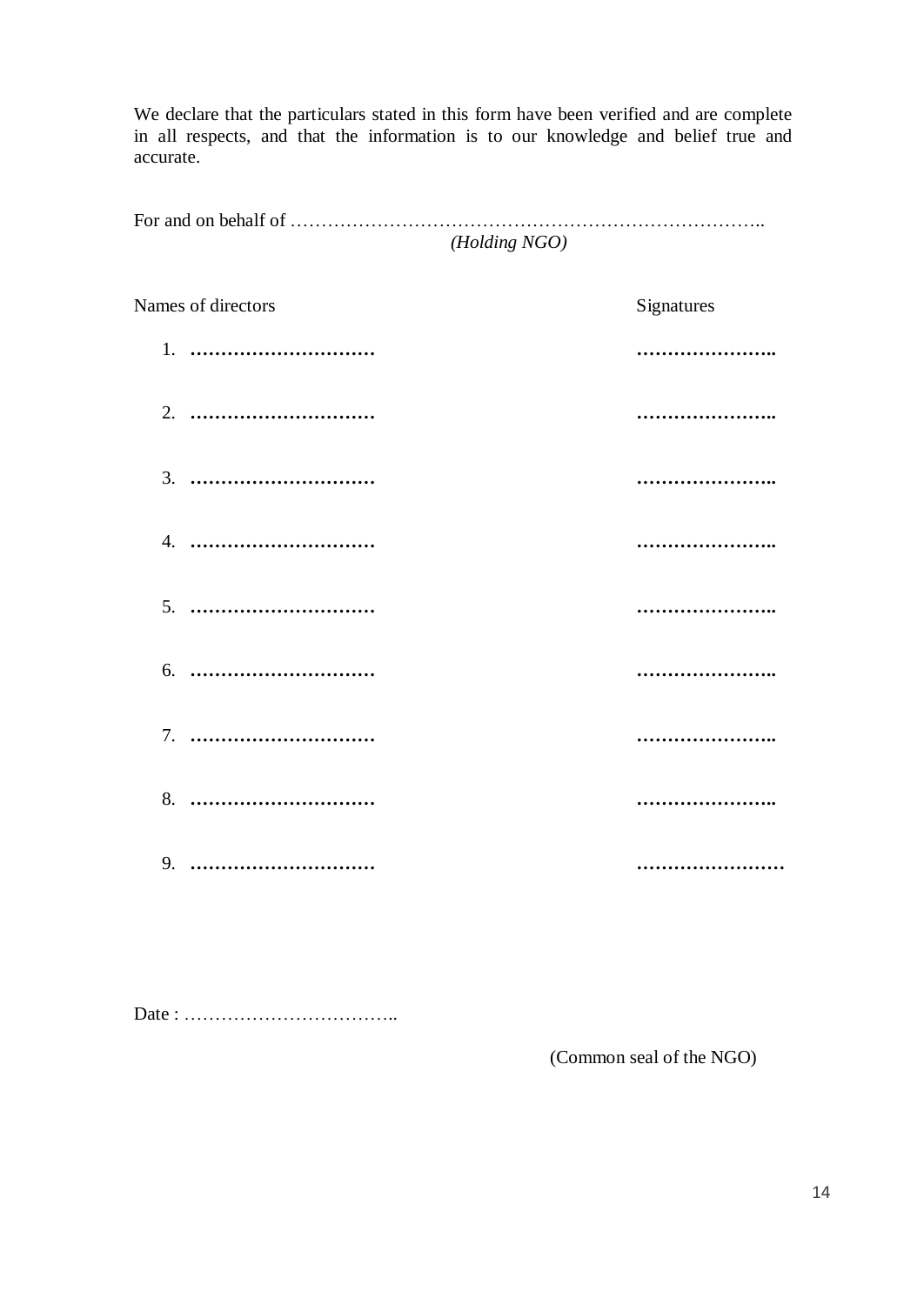#### **Documents to be submitted along with the application**

- 1. A certified copy of the Certificate of Registration/Incorporation.
- 2. A certified copy of the Constitution, Memorandum and /or Articles of Association. (If the NGO has constitution of the Mother NGO, a certified statement should be submitted)
- 3. Affidavits and declarations of the directors, CEO/General Manager and person selected for such appointment as per Schedule I  $(A)$  and Schedule I  $(B)$ .
- 4. A letter of confirmation from the qualified auditor on the availability of minimum core capital as at end of the month immediately preceding the month in which the application is made.
- 5. Certified copies of valuation reports of each revalued immovable property.
- 6. Audited financial statements of the applicant NGO and its holding NGO for the last three years.
- 7. Financial statements of the applicant NGO audited by a qualified auditor as at the end of the month immediately preceding the month in which the application is made.
- 8. Organization chart of the applicant NGO.
- 9. A copy of the manual of operations of the applicant NGO.
- 10. A feasibility report, including projections on deposits, lending and other operations, profit and loss, etc., for the first 3 years of operation after obtaining registration.
- 11. Statement of the Board of directors in respect of the NGO's ability to comply with the Directions issued and Rules made under the Microfinance Act No. 6 of 2016.
- 12. Tax clearance certificate issued by the Inland Revenue Department.

*Note: In addition to the above, on receipt of the application, the Director General / Registrar of National Secretariat for Non-Governmental Organizations may, where deemed necessary, require the applicant to furnish such other documents, information or other particulars.*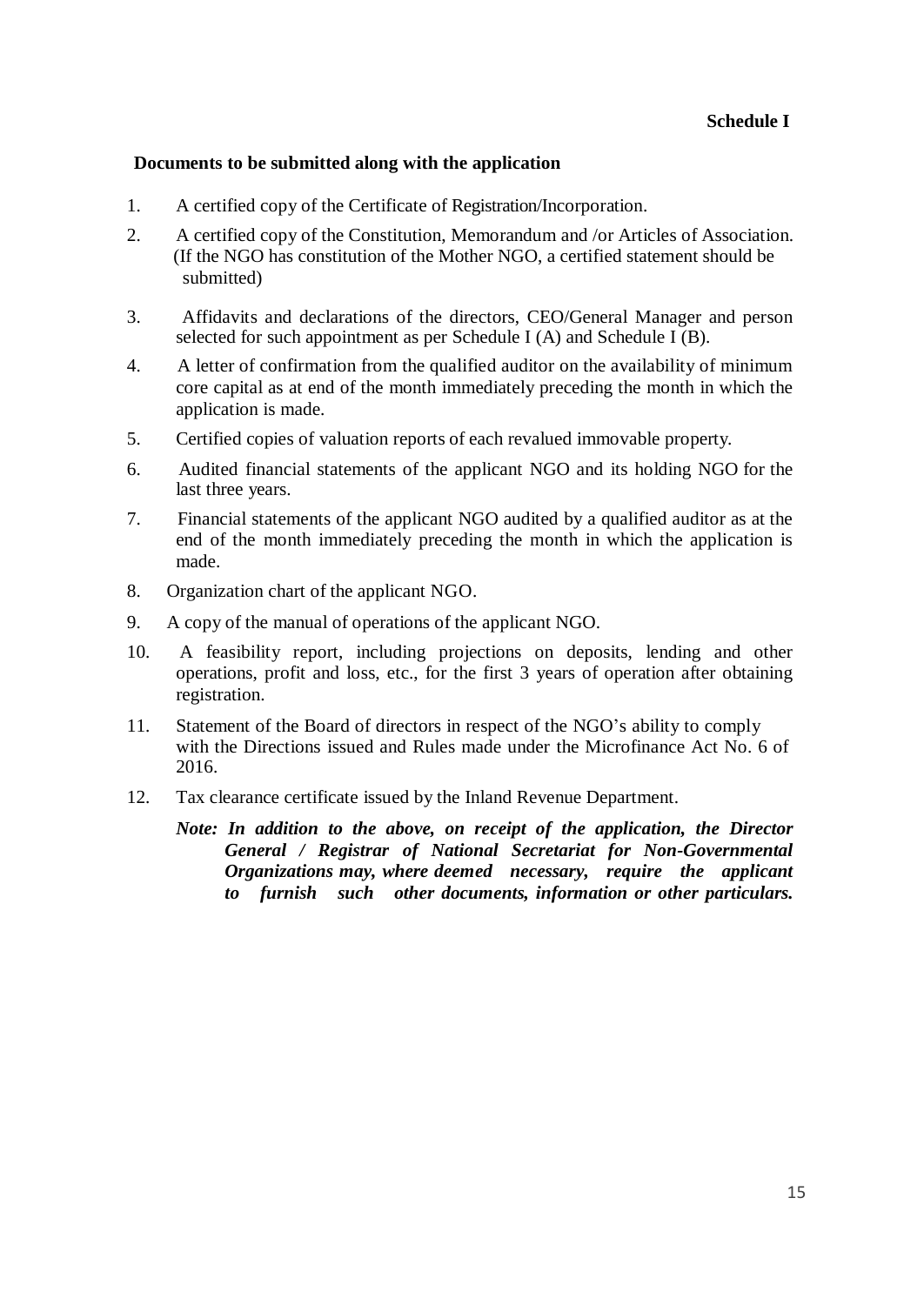#### **Schedule I (A)**

#### **Format of the affidavit to be submitted by directors, chief executive officer/general manager and persons selected for such appointment**

## **Affidavit**

| Buddhist/Hindu/Christian/Catholic/Muslim do hereby solemnly, sincerely and truly declare and |  |
|----------------------------------------------------------------------------------------------|--|
| affirm/make oath and state <sup>1</sup> as follows:                                          |  |

- 1. I am the affirmant / deponent above named.
- 2. I am a / the………………………………………….(designation) /I have been selected for appointment as a/the …………………………………………………….(*designation*) of………………………………………………………..…………….(*name of the NGO*).
- 3. I affirm/state that I possess the following academic and /or professional qualification/s in the relevant fields:

- 4. I affirm/state that the effective experience I possess in microfinance business, banking, finance, law or administration or other relevant discipline is as follows: …………………………………………………………………………………………… …………………………………………………………………………………………… ……………………………………………………………
- 5. I affirm/ state that I am not being subjected to any investigation or inquiry in respect of a fraud, deceit, dishonesty or other similar criminal activity, conducted by the police, any regulatory or supervisory authority, professional association, commission of inquiry, tribunal, or any other body, established by law, in Sri Lanka or abroad;
- 6. I affirm/ state that I have not been found by any regulatory or supervisory authority, professional association, commission of inquiry, tribunal, or any other body established by law, in Sri Lanka or abroad, that I have committed or have been connected with the commission of any act which involves of fraud, deceit, dishonesty or other similar criminal activity or non-compliance with any statute or rules, regulations, directions or determinations issued thereunder;
- 7. I affirm/ state that I am not being subject to court proceedings or have been convicted by any court for an offence involving an act of fraud, deceit, dishonesty or other similar criminal activity;
- 8. I affirm/ state that I have not been convicted by any court for an offence involving moral turpitude;
- 9. I affirm/ state that I have not been declared an undischarged insolvent or a bankrupt, by any court in Sri Lanka or abroad;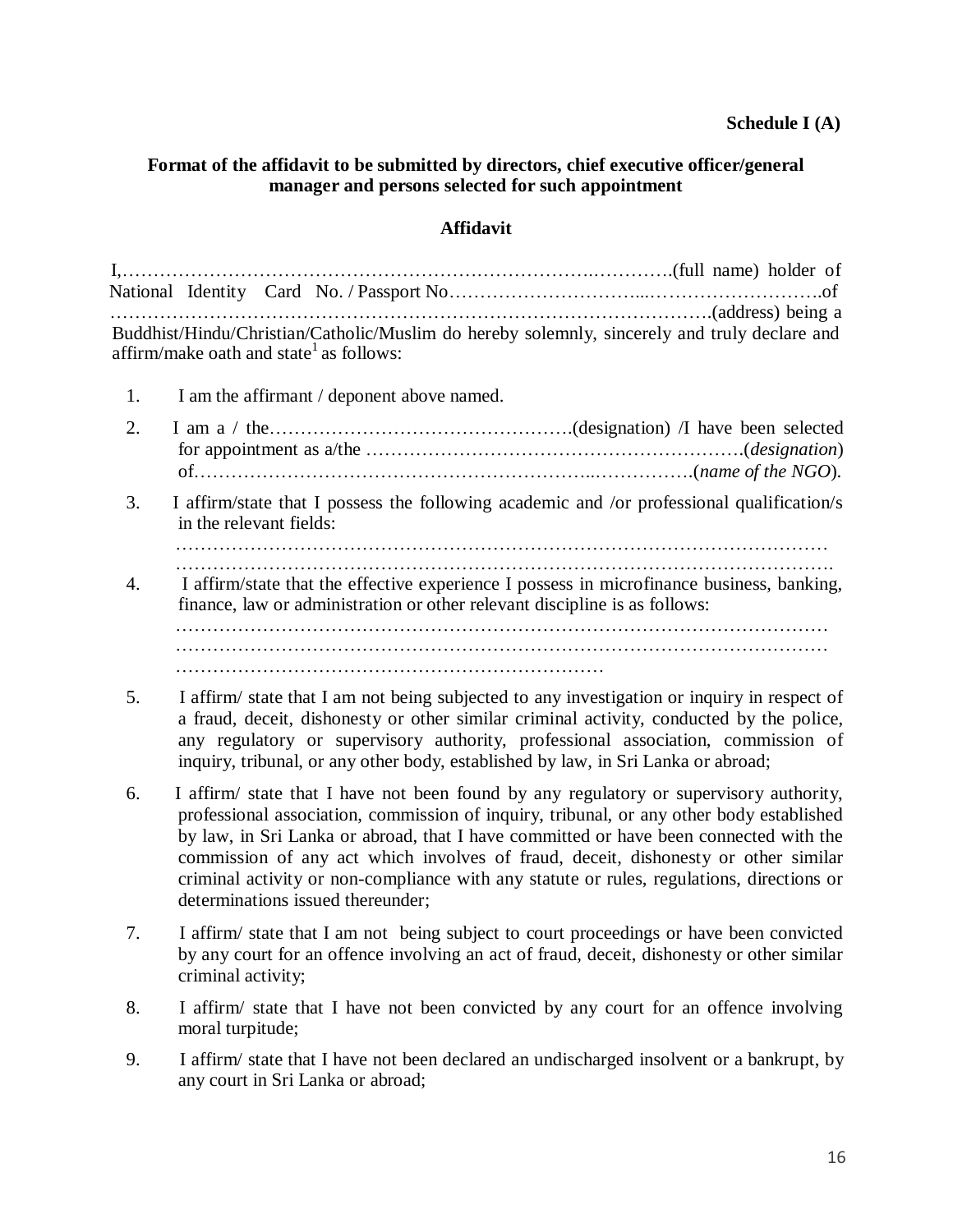- 10. I affirm/ state that I have not failed to satisfy any judgment or order of any court to repay a debt;
- 11. I affirm/ state that I have not been removed or suspended by a regulatory or supervisory authority from serving as a director, chief executive officer or other officer in any corporate body in Sri Lanka or abroad;
- 12. I affirm/ state that I have not been declared by a court of competent jurisdiction to be of unsound mind;
- 13. I affirm/ state that I am not a chief executive officer, director or holding any other position of authority in any licensed bank or a non-bank financial institution;
	- (i) whose licence or business has been cancelled or suspended on grounds of regulatory concerns; or
	- (ii) which has been wound up or is being wound up or which is being compulsorily liquidated whether in Sri Lanka or abroad.
- 14. I affirm/ state that I am not a director or an employee of another licensed microfinance company.

| The averments contained herein                               |  |
|--------------------------------------------------------------|--|
| were read over to the affirmant/                             |  |
| deponent who having understood                               |  |
| the contents hereof and having                               |  |
| accepted same as true, affirmed/                             |  |
| swore to and placed his/her                                  |  |
|                                                              |  |
| on this $\dots \dots \dots \dots$ day of $\dots \dots \dots$ |  |

| Affix Stamps as |  |
|-----------------|--|
| Applicable      |  |

**Before** me

#### **JUSTICE OF THE PEACE / COMMISSIONER FOR OATHS**

#### **Note:**

1 *- Delete inapplicable words.*

> *Christians and Catholics must make oath and state and Buddhists, Hindus, Muslims and persons following any other religion must declare and affirm.*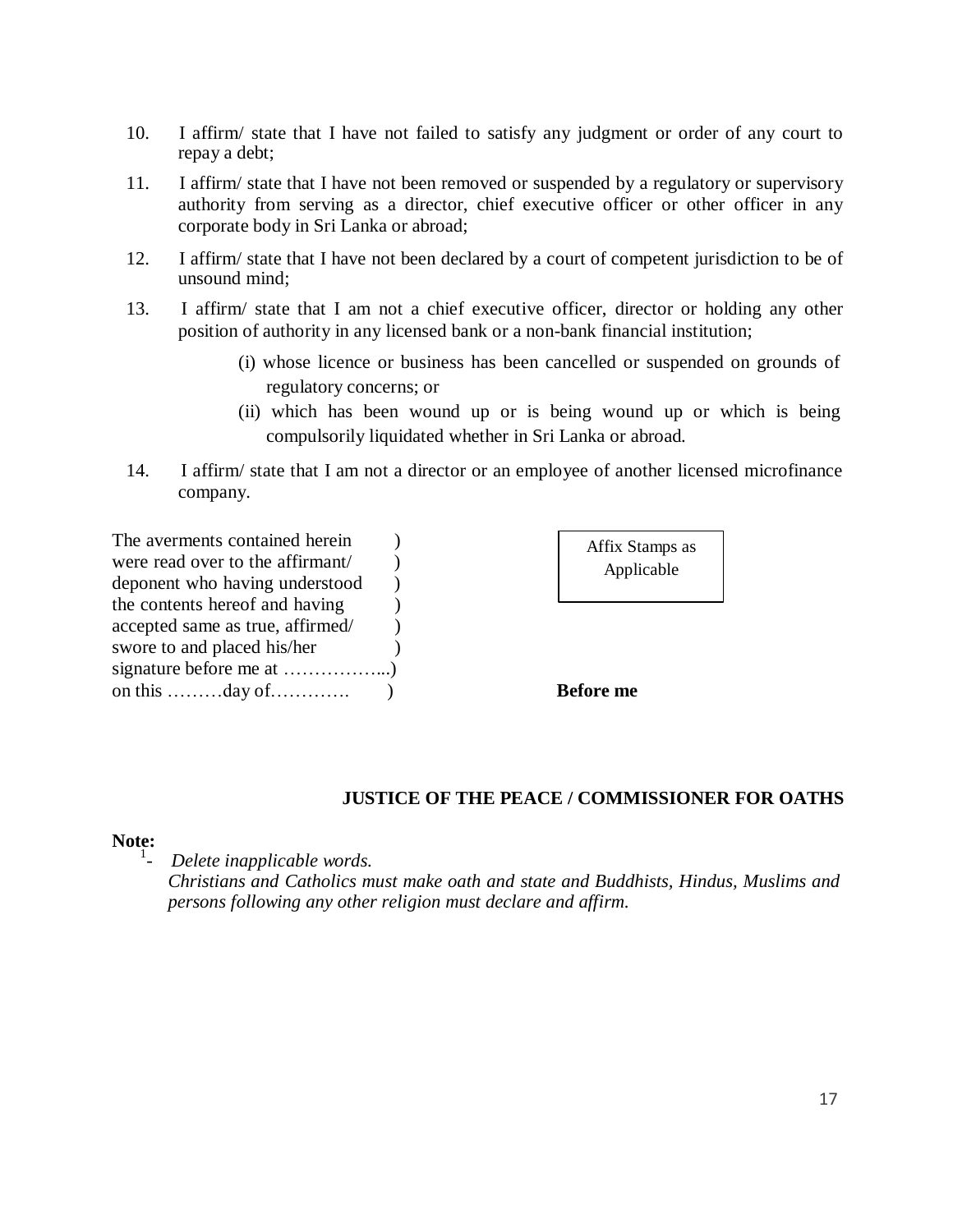| Declaration to be submitted by directors/ Chief Executive Officer/General Manager/<br>Persons selected for such appointment                                                                              |
|----------------------------------------------------------------------------------------------------------------------------------------------------------------------------------------------------------|
|                                                                                                                                                                                                          |
| <b>1. Personal Details</b>                                                                                                                                                                               |
|                                                                                                                                                                                                          |
|                                                                                                                                                                                                          |
|                                                                                                                                                                                                          |
|                                                                                                                                                                                                          |
|                                                                                                                                                                                                          |
|                                                                                                                                                                                                          |
| 2. Appointment to the NGO                                                                                                                                                                                |
|                                                                                                                                                                                                          |
|                                                                                                                                                                                                          |
|                                                                                                                                                                                                          |
|                                                                                                                                                                                                          |
| 2.5 Annual value of benefits derived by director or Chief Executive Officer/General Manager<br>and/or his/her family from company assets.<br>(Example by use of company land, building, vehicles, etc.). |
| 2.6 Expenses borne by the company on account of the maintenance of assets referred to in 2.5 or<br>for reimbursement of any expenses (credit card bills, utility bills etc.)                             |
| 2.7 Purchased value and book value of such assets and the location of immovable assets.                                                                                                                  |
| <b>3. Personal Details of Relatives</b>                                                                                                                                                                  |
|                                                                                                                                                                                                          |
|                                                                                                                                                                                                          |

- 3.3 Passport Number: ……………………………………………………………………
- 3.4 Details of dependent children: ……………………………………………………

|       | Full name | NIC No. | Passport No. |
|-------|-----------|---------|--------------|
| 3.4.1 |           |         |              |
| 3.4.2 |           |         |              |
| 3.4.3 |           |         |              |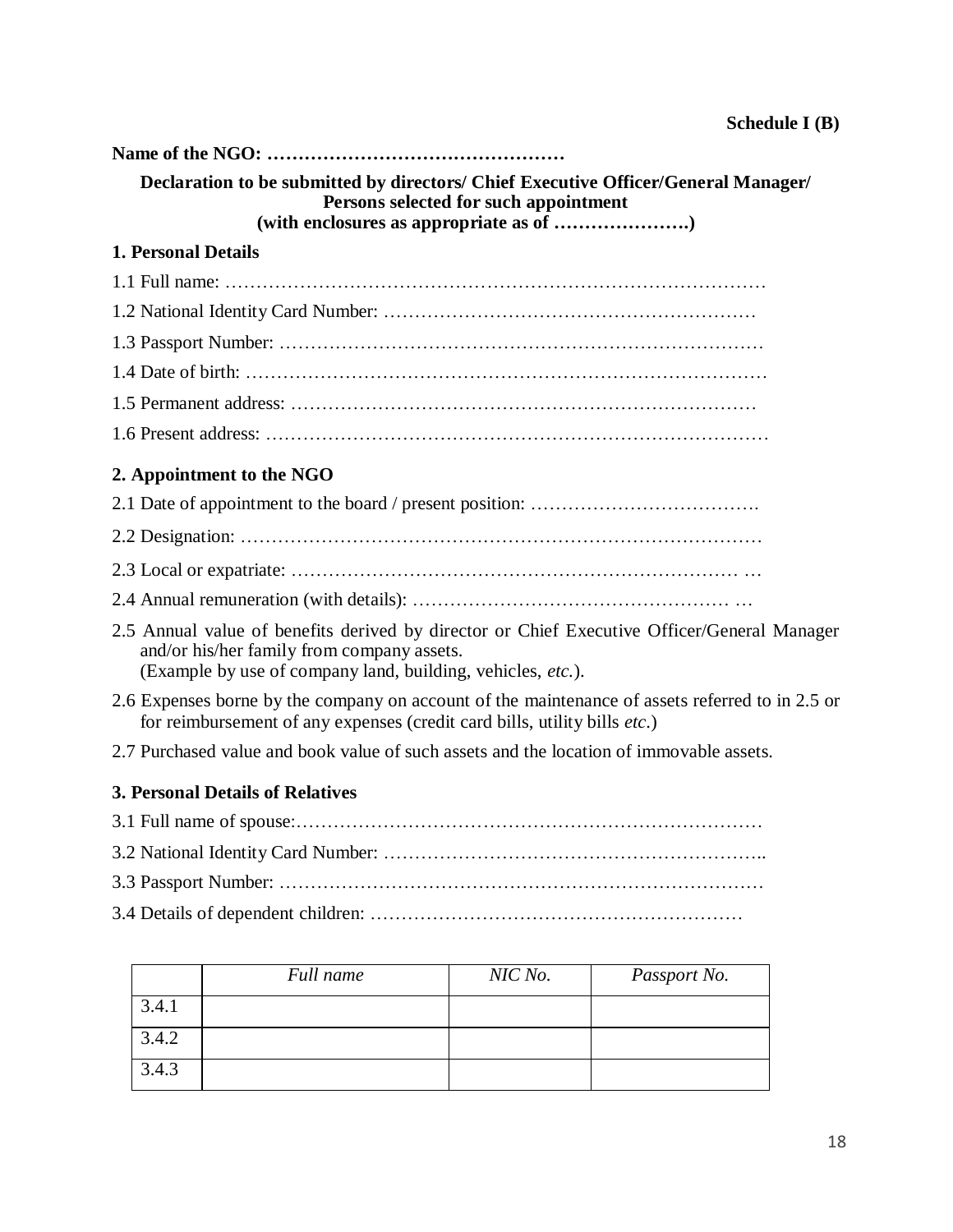## **4. Background and Experience**

Name/s of the other institutions in which he/she is or has been a director or has been employed as the Chief Executive Officer/General Manager:

| Name of the institution | Period of office | Designation |
|-------------------------|------------------|-------------|
|                         |                  |             |
|                         |                  |             |
|                         |                  |             |
|                         |                  |             |

## **5. Shareholdings in Licensed Microfinance Companies and their Related Companies**

Share ownerships in Licensed Microfinance Companies, their subsidiaries and associates, if any, presently held:

| Name of the institution | No. of shares | Percentage of holding |
|-------------------------|---------------|-----------------------|
|                         |               |                       |
|                         |               |                       |
|                         |               |                       |
|                         |               |                       |

#### **6. Business Transactions**

Any business transaction the director or chief executive officer /general manager or a person selected for such appointment presently has with the applicant company, its subsidiaries or associates (if any) and other financial institutions.

| Name<br>of the<br>institution | Nature of<br>transaction | Amount as at<br>dd/mm/yyyy<br>(Rs. mn) |             | Loan<br>Classification<br>(performing/<br>non- | Collateral |           |
|-------------------------------|--------------------------|----------------------------------------|-------------|------------------------------------------------|------------|-----------|
|                               |                          | Limit                                  | Outstanding | <i>performing</i> )                            | Type       | Value     |
|                               |                          |                                        |             |                                                |            | (Rs. mn.) |
|                               |                          |                                        |             |                                                |            |           |
|                               |                          |                                        |             |                                                |            |           |
|                               |                          |                                        |             |                                                |            |           |
|                               |                          |                                        |             |                                                |            |           |
|                               |                          |                                        |             |                                                |            |           |